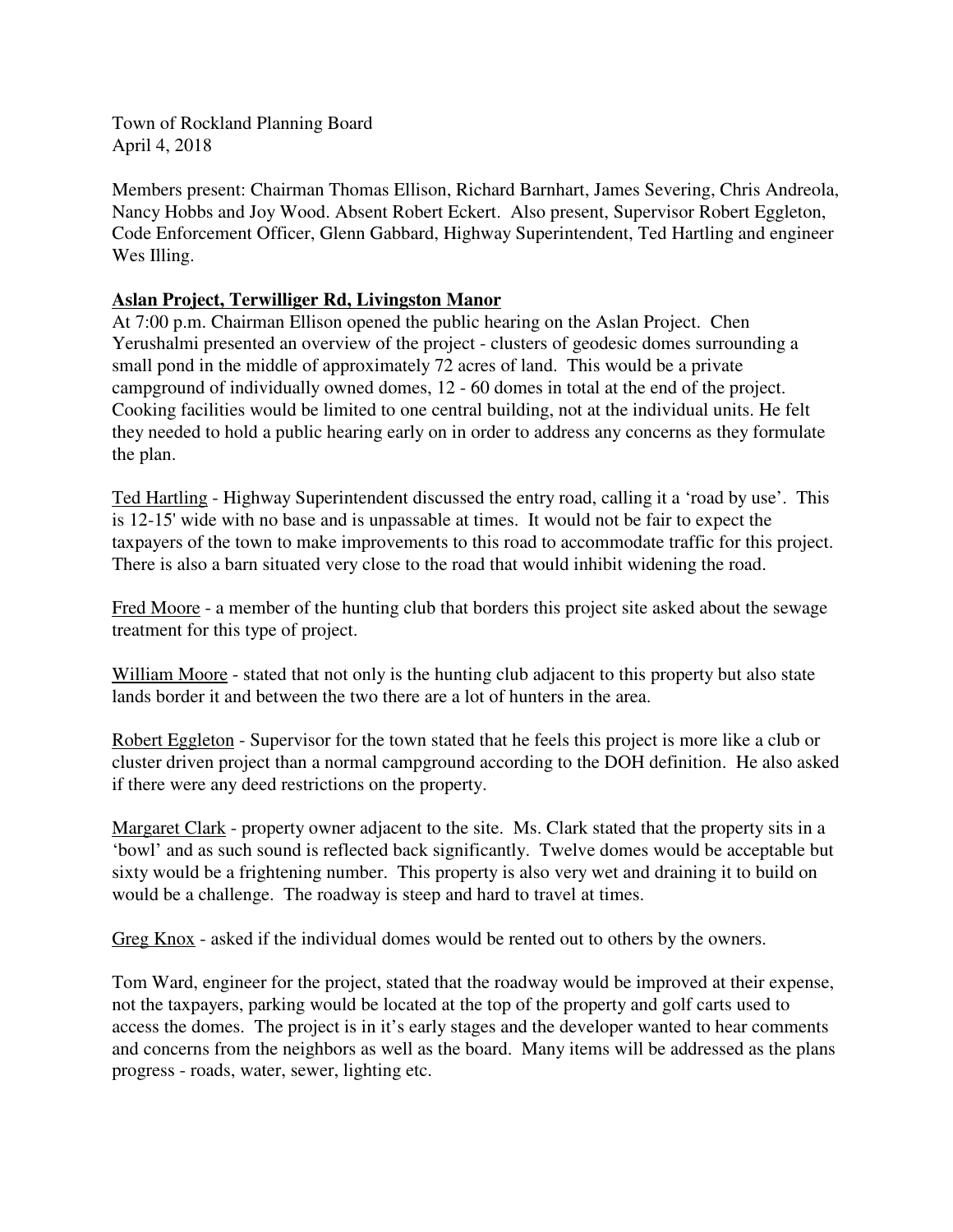Town of Rockland Planning Board April 4, 2018 Page 2

Chairman Ellison stated that two written comments were received via e-mail and stated similar concerns. The public hearing will be recessed and not closed as the project will continue being reviewed by the board . The public will be notified at a later date when the hearing is re-opened.

Chairman Ellison opened the regular meeting of the planning board with the pledge to the flag. On a motion by Richard, seconded by Joy the minutes of the March meeting were accepted as distributed.

Tom Ward presented the clerk with the special use application and proof of mailings for the property owners adjacent to the project site. He stated that all the proper infrastructure will be shown on the site plan (roads, water lines, sewer lines, lighting, etc) and approvals from various agencies will be submitted. Chairman Ellison asked that a copy of the deed restrictions be submitted for review as well.

## **Firelight Camps, Little Ireland Road, Livingston Manor**

As a property owner close to the project site, Chairman Ellison recused himself from the board as Wes Illing presented information on the Firelight Camp glamping project.

Wes stated that they need precise topography maps to design the roads within the project. They are waiting for the snow to melt and are hopeful it will be soon. Once these are done a formal site plan can be presented. In the mean time he presented the environmental review form to begin this process. This project is fully compliant with the DOH specs for a campground and the potable water application will be reviewed by the Albany office. Wes' brother is the senior engineer at the local DOH office so all paperwork will go through Albany.

A storm water plan and sewage treatment plan will be submitted to the DEC for their review and approval. Approximately 7 acres will be considered disturbed for the project, the roads will most likely be asphalt and not gravel, there will be 80 to 100 sites when the full project is completed with operation being 6 months of the year (April - October). There will be a centrally located food service building with gas grills for individual cooking and table areas for eating. There will not be fires at the individual sites. Some sites will have private bathrooms and some will share a common bathroom facility. Dark sky lighting will line the foot paths.

The existing Seekamp house will be renovated and used for manager housing. The debris on the property will be cleaned up and the smaller building removed. They are under contract to purchase this property. They expect to have five full time employees year round and approximately 60 part time summer help.

Nancy made a motion that the Planning Board be lead agency, Joy seconded and carried 5/0. A letter of intent will be sent to the DEC, DOH and county planning. A letter of intent will be sent.